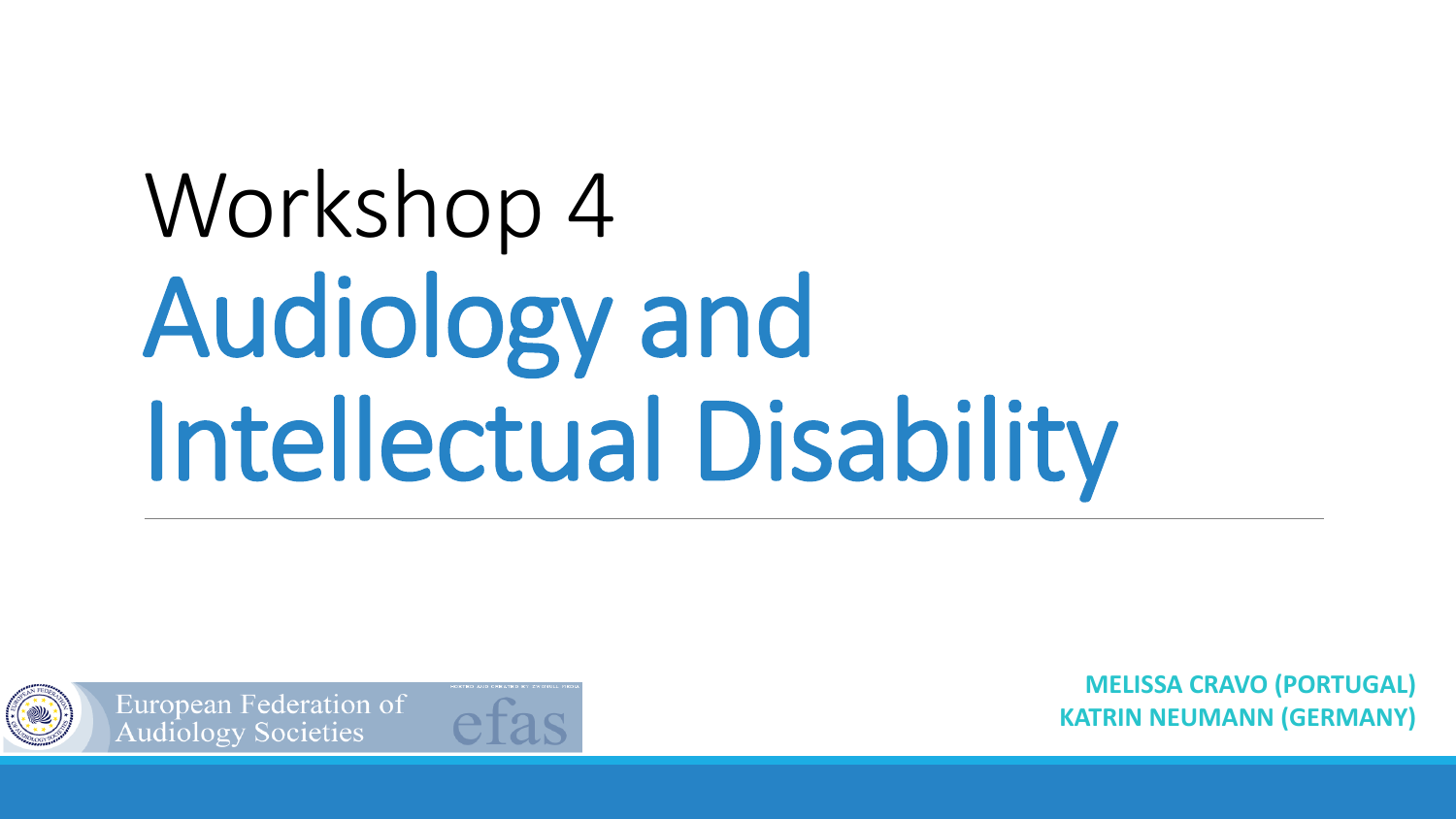### WG MEMBERS

EFAS Working Group on Audiology and Intellectual Disability created in **March 2015**.

ANDERSSON Eva – Audiologist - **Sweden**

CONINX Frans - Audiologist + Teacher of the Deaf - **Germany**

CRAVO Melissa – Audiologist - **Portugal** 

GEORGESCU Madalina - ENT + Audiologist - **Romania** 

NEUMANN Katrin – ENT - **Germany**

BRENNAN Siobhan - Audiologist **- England**

**WILLEMS Melina** - Audiologist + SLP + Deaf Interpreter - **Belgium**

◦ Global Clinical Advisor - Special Olympics Healthy Hearing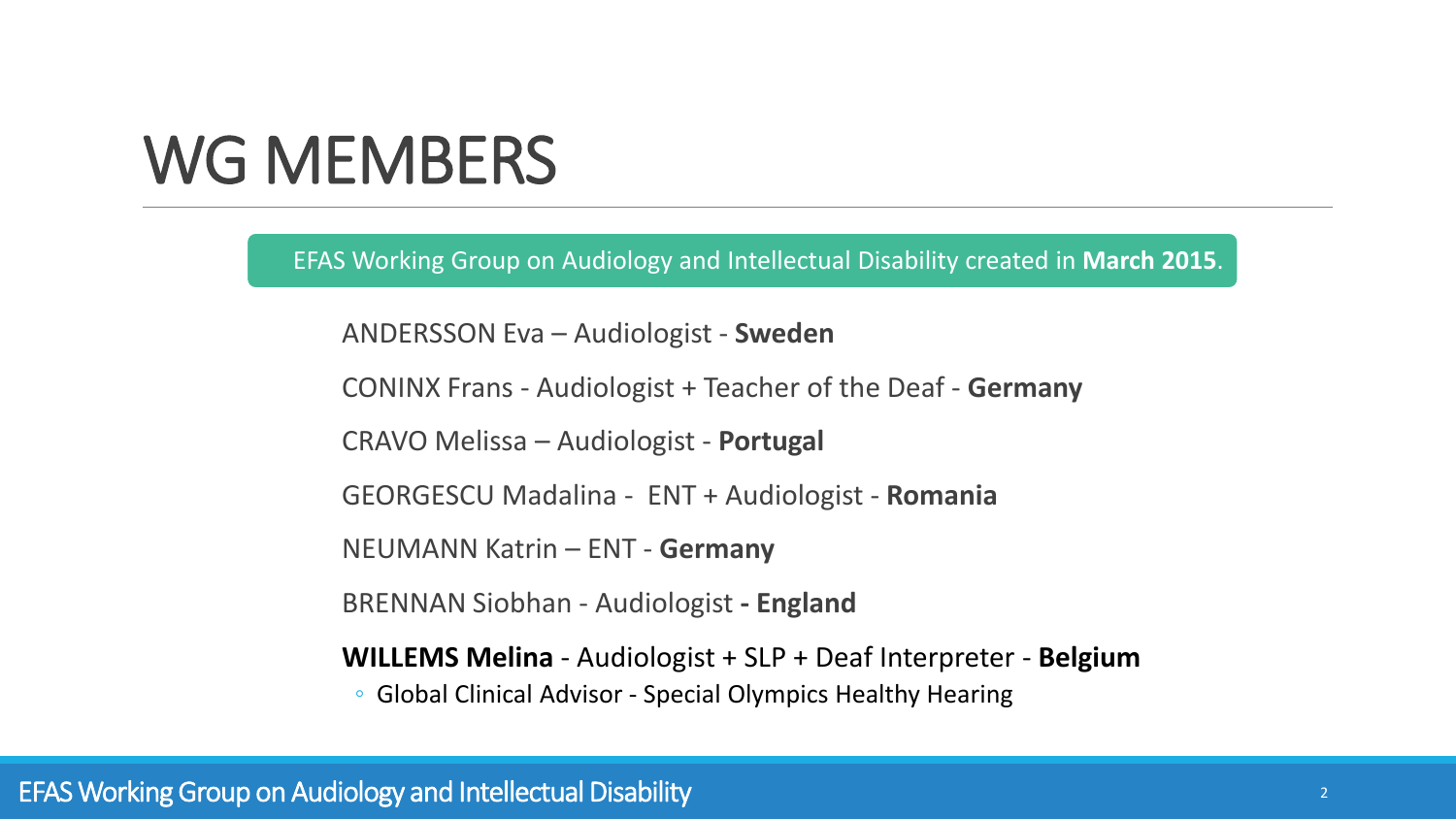## WHY?

- $\circ$  Ear and hearing problems in people with intellectual disability (ID) are more common than in the general population.
- o Hearing problems remain undetected, un-served and/or under-treated.



- $\circ$  Create awareness to the importance of hearing screening and management for people with ID.
- o Develop guidelines towards audiological care for people with ID.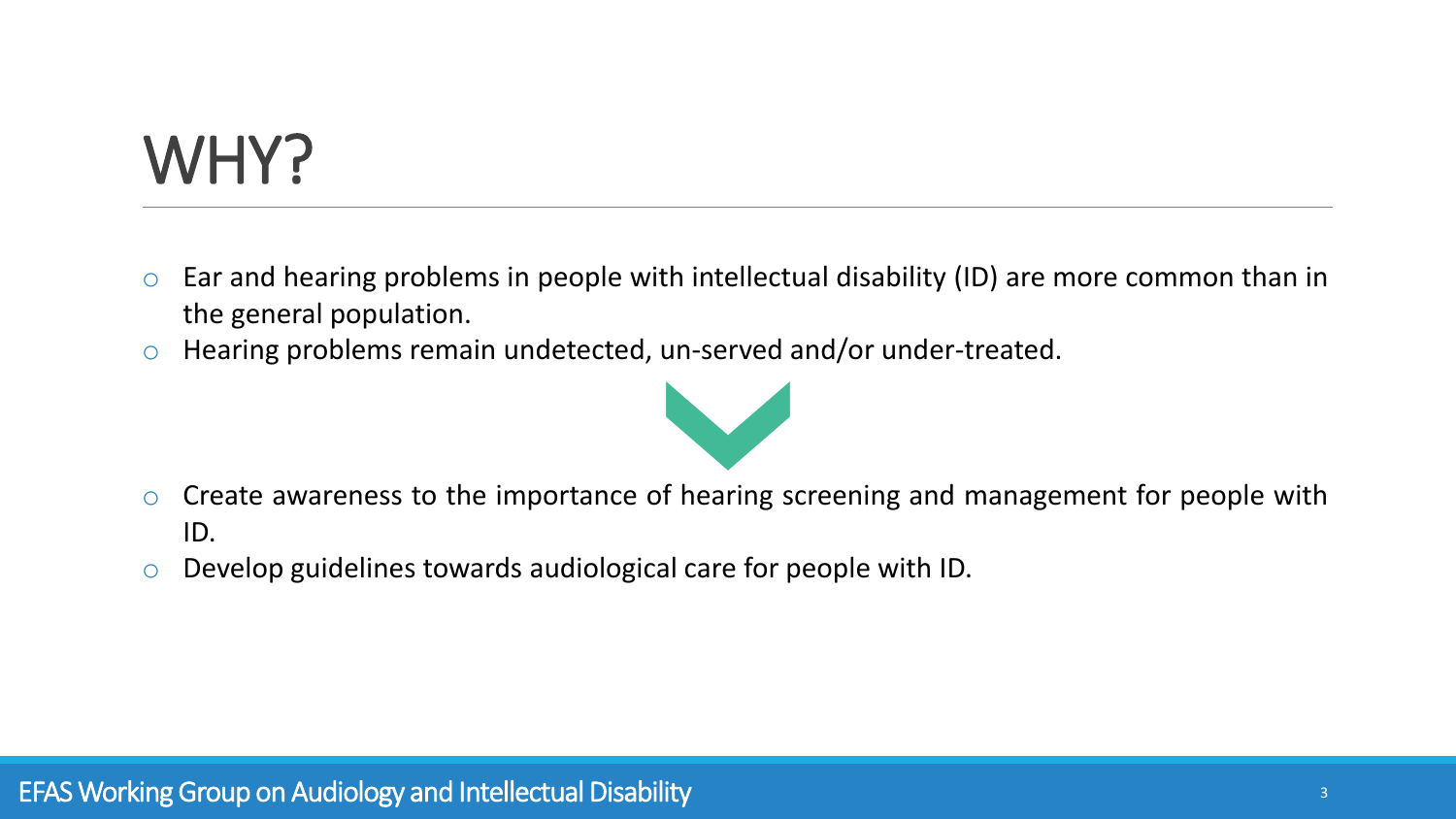# WHAT HAS BEEN DONE?

- 1. Literature review:
- o Definition
- o Making of a reference list with all relevant literature. Will be very useful information to achieve other goals.
- 2. Questionnaire:
	- o Gathering information on screening and assessing ear, hearing, vestibular problems in people with an intellectual disability in different European countries by the use of a questionnaire.
	- o Identifying current practices and approaches across Europe
	- o Strong/weak points of implementing
- 3. Guidelines:
- o WG decided to develop guidelines instead of protocols. Guidelines can be used on European level, and can be adapted to protocols on National level.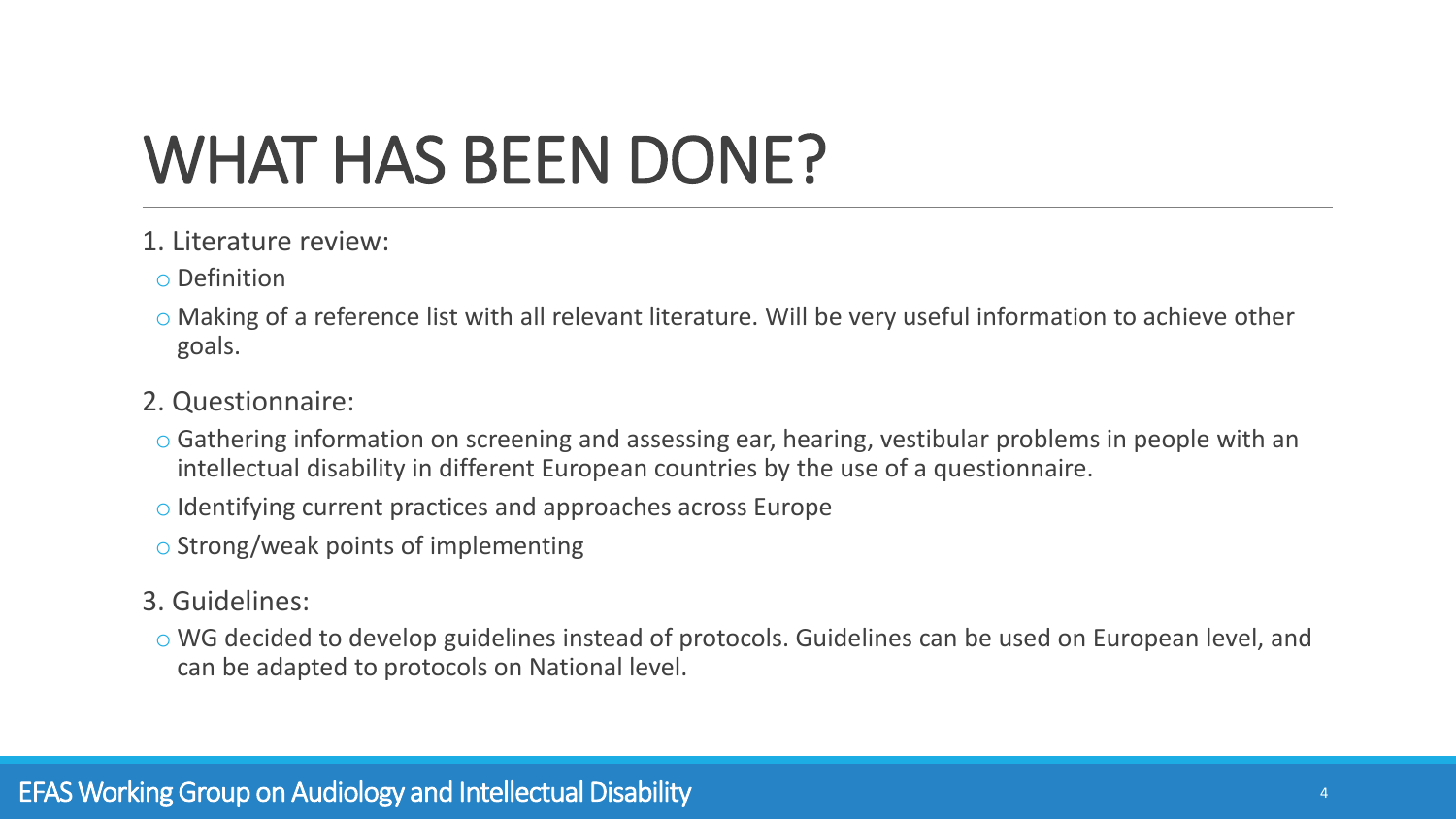### INTELLECTUAL DISABILITY

Intellectual disability (intellectual developmental disorder) is a disorder with onset during the developmental period that includes both intellectual and adaptive functioning deficits in conceptual, social and practical domains. The following three criteria must be met:

- Deficits in intellectual functions, such as reasoning, problem solving, planning, abstract thinking, judgment, academic learning, and learning from experience, confirmed by both clinical assessment and individualized, standardized intelligence testing.
- Deficits in adaptive functioning that result in failure to meet developmental and socio cultural standards for personal independence and social responsibility. Without on going support, the adaptive deficits limit functioning in one or more activities of daily life, such as communication, social participation, and independent living, across multiple environments, such as home, school, work, and community.
- Onset of intellectual and adaptive deficits during the developmental period.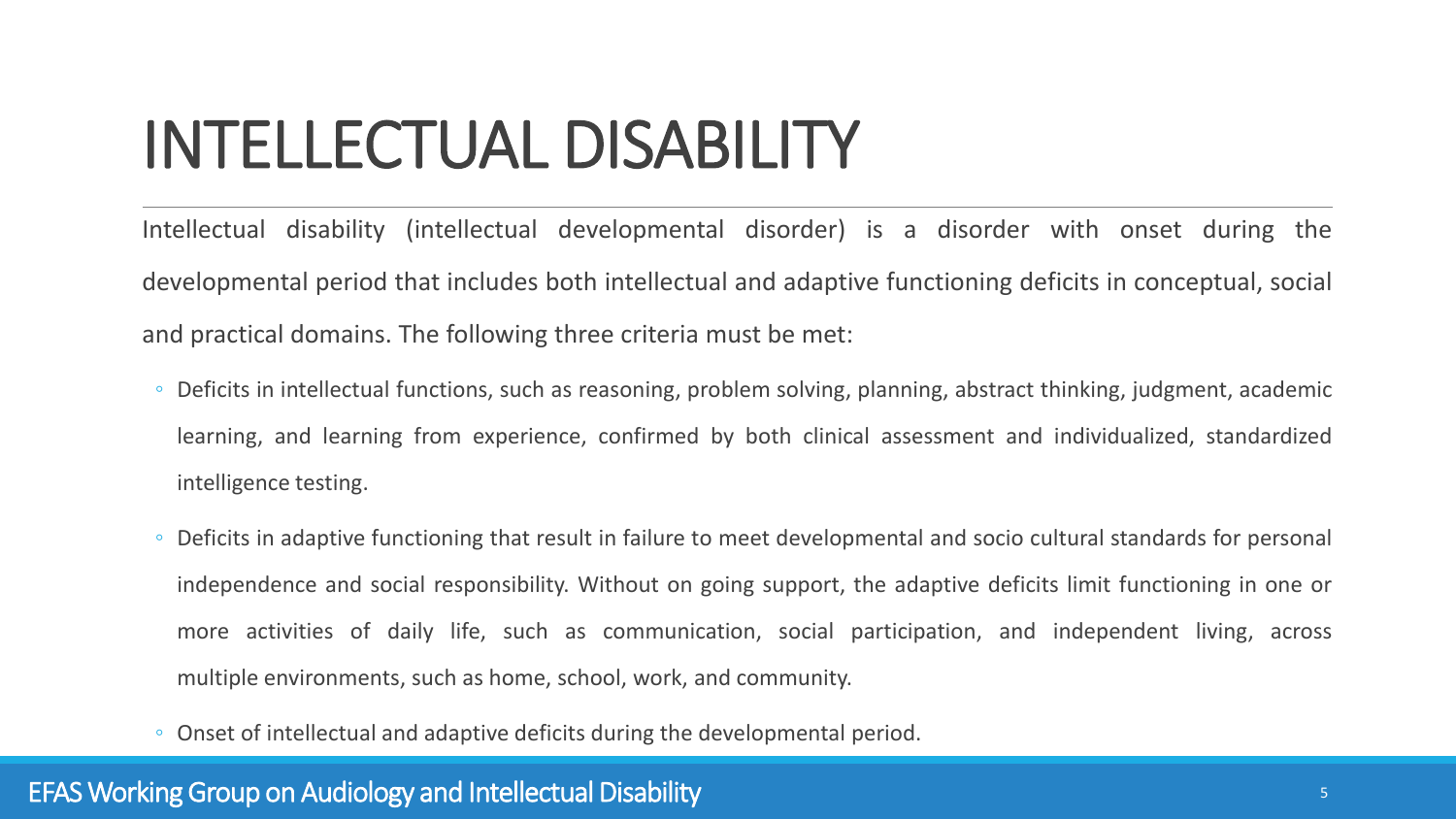### **QUESTIONNAIRE**

**General hearing screening programmes in each country**

#### • Age

- Government regulation
- Modifications for people with ID
- Specific follow-up for people with ID

**Hearing screening programs for individuals with intellectual disabilities**

- Specific for people with down's syndrome or any form of ID
- Screening methods
- Government regulation
- Follow-up

#### **Need for specific hearing screenings**

- Government initiatives for HS for people with ID
- Government regulation
- Opportunities/ barriers for implementing HS
- Existing guidelines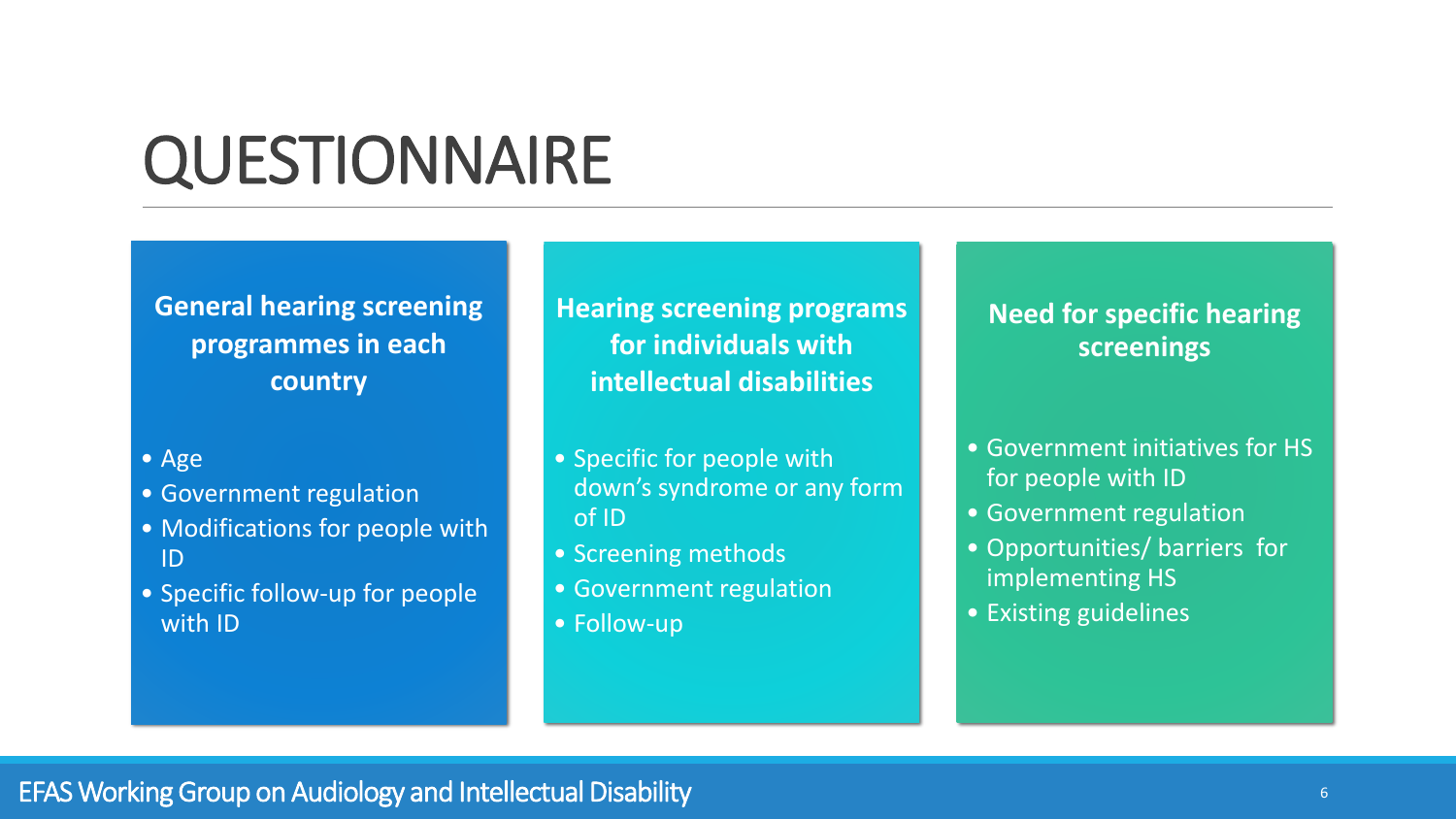### **QUESTIONNAIRE**

o Sent via email (Google forms) to EFAS representatives.

o The data was collected between September 2016 and January 2017.

o 23 answers received from 22 countries:

| Austria         | Greece     | Slovakia           |
|-----------------|------------|--------------------|
| <b>Belgium</b>  | Lithuania  | Slovenia           |
| <b>Bulgaria</b> | Luxembourg | Spain              |
| Croatia         | Norway     | Sweden             |
| England         | Poland     | The Czech Republic |
| Finland         | Portugal   | Turkey             |
| Germany         | Serbia     |                    |



#### EFAS Working Group on Audiology and Intellectual Disability The Communication of The Communication of The Theorem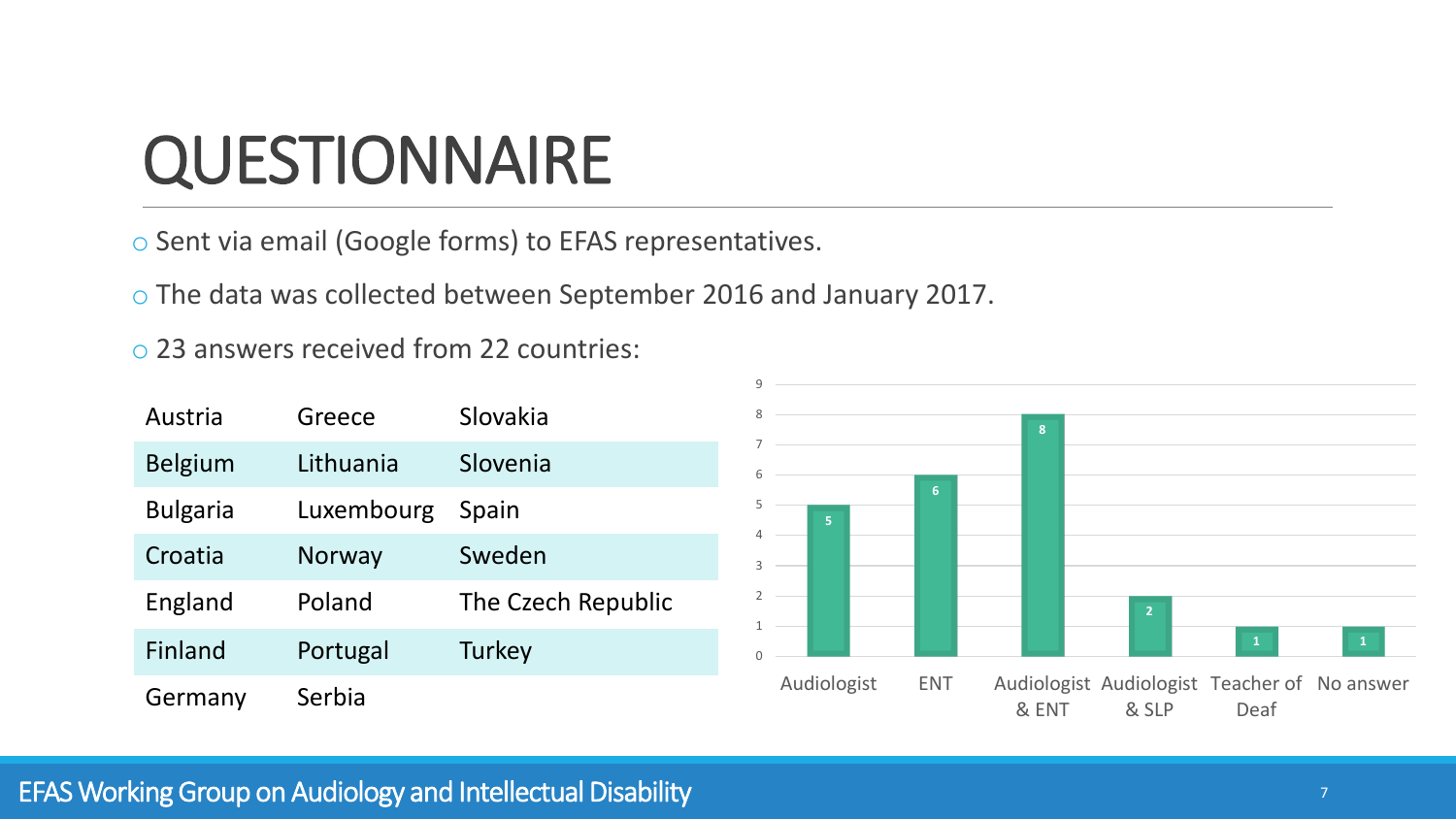### QUESTIONNAIRE – general HS





#### EFAS Working Group on Audiology and Intellectual Disability Australian Communication and Australian Communication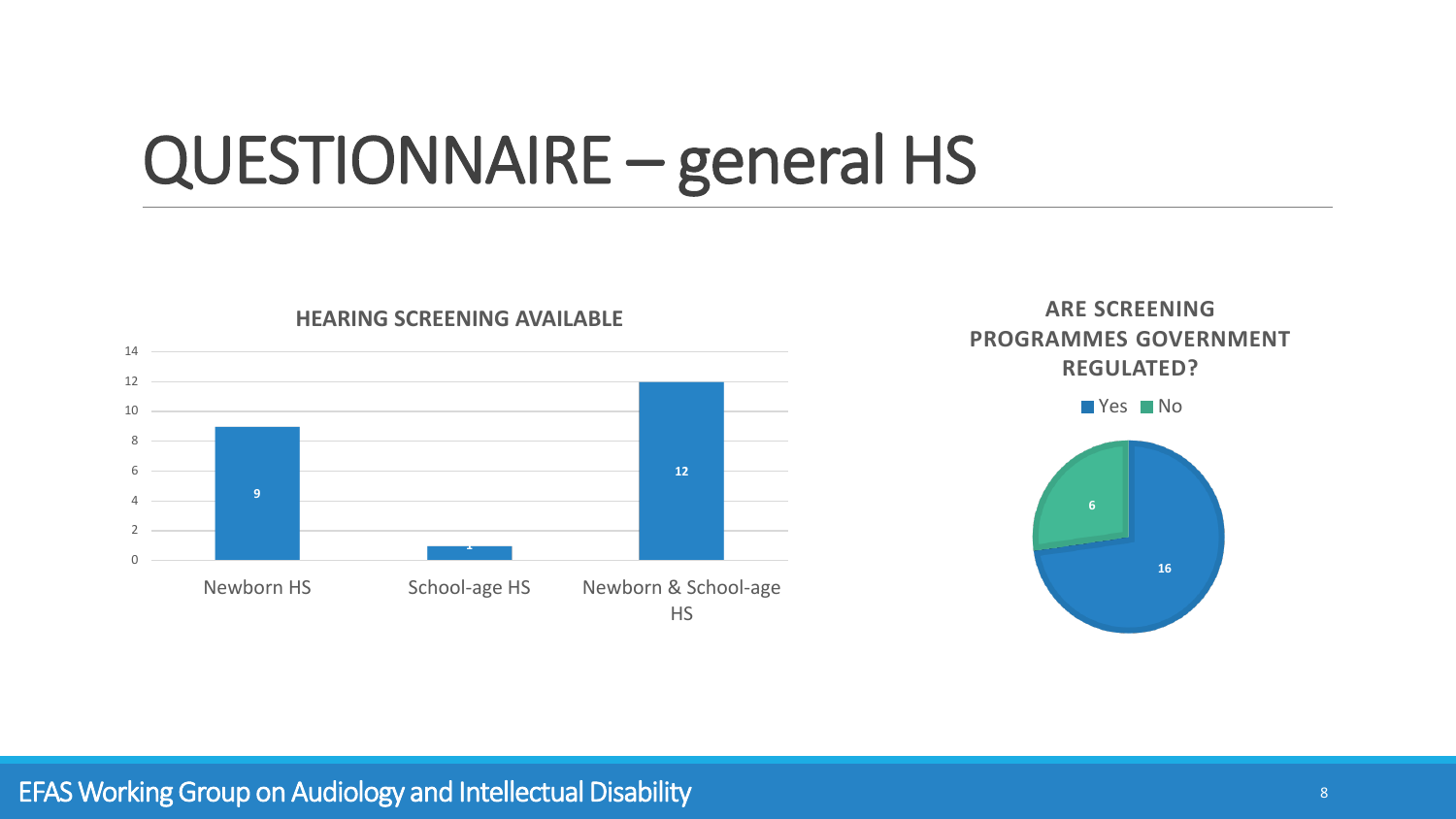### QUESTIONNAIRE – general HS



- Adjustments/follow-up mostly related to high risk newborn hearing screening
- "Recommend to go to the appropriate specialists"
- "Regularly check up for Mb Down"

EFAS Working Group on Audiology and Intellectual Disability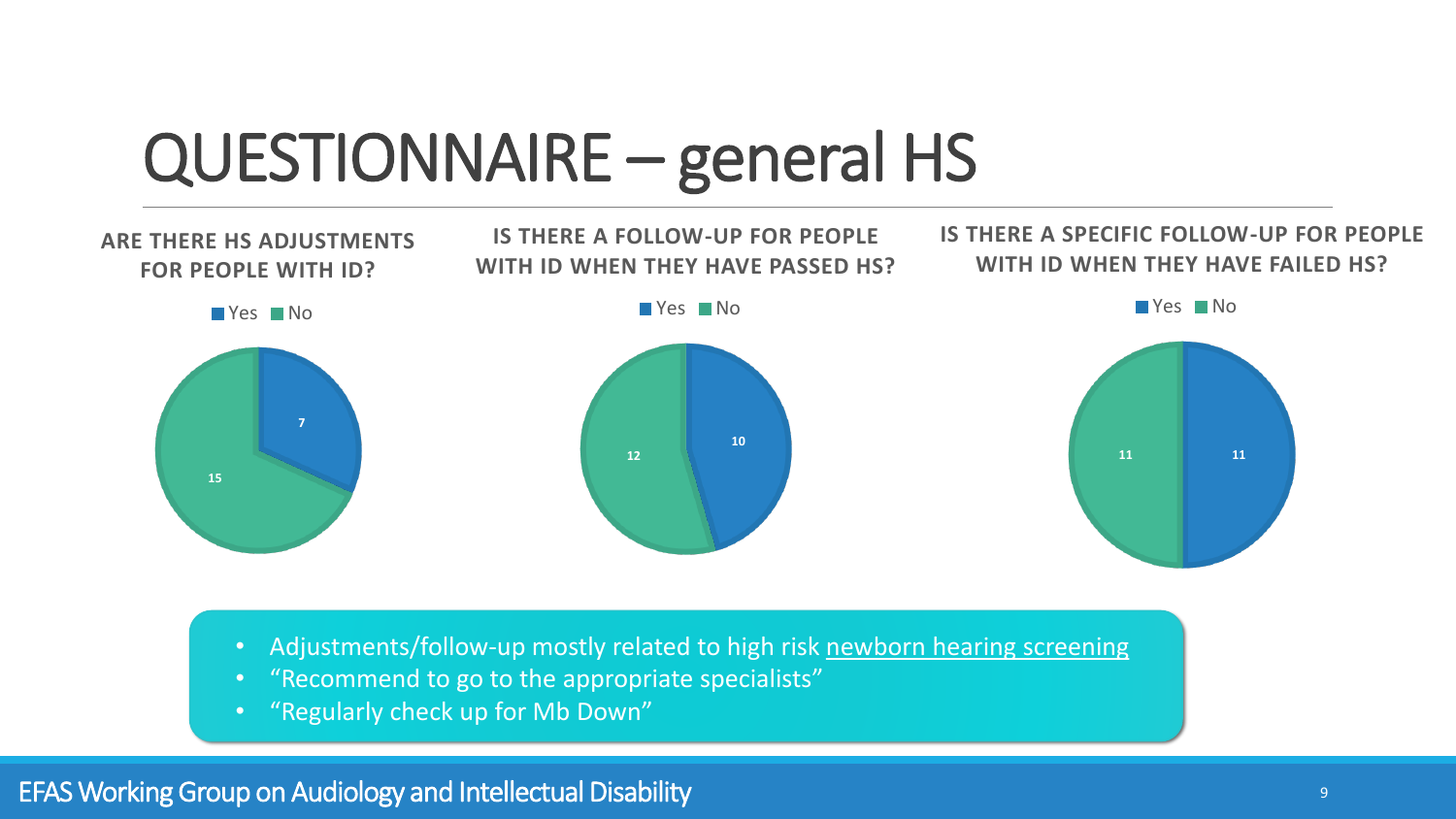### QUESTIONNAIRE – specific HS

#### **ARE THERE SEPARATE HS PROGRAMMES FOR PEOPLE WITH ID?**

**No** 



#### YES:

- Special Olympics
- Newborn Hearing Screening protocol



#### No separate programmes for people with ID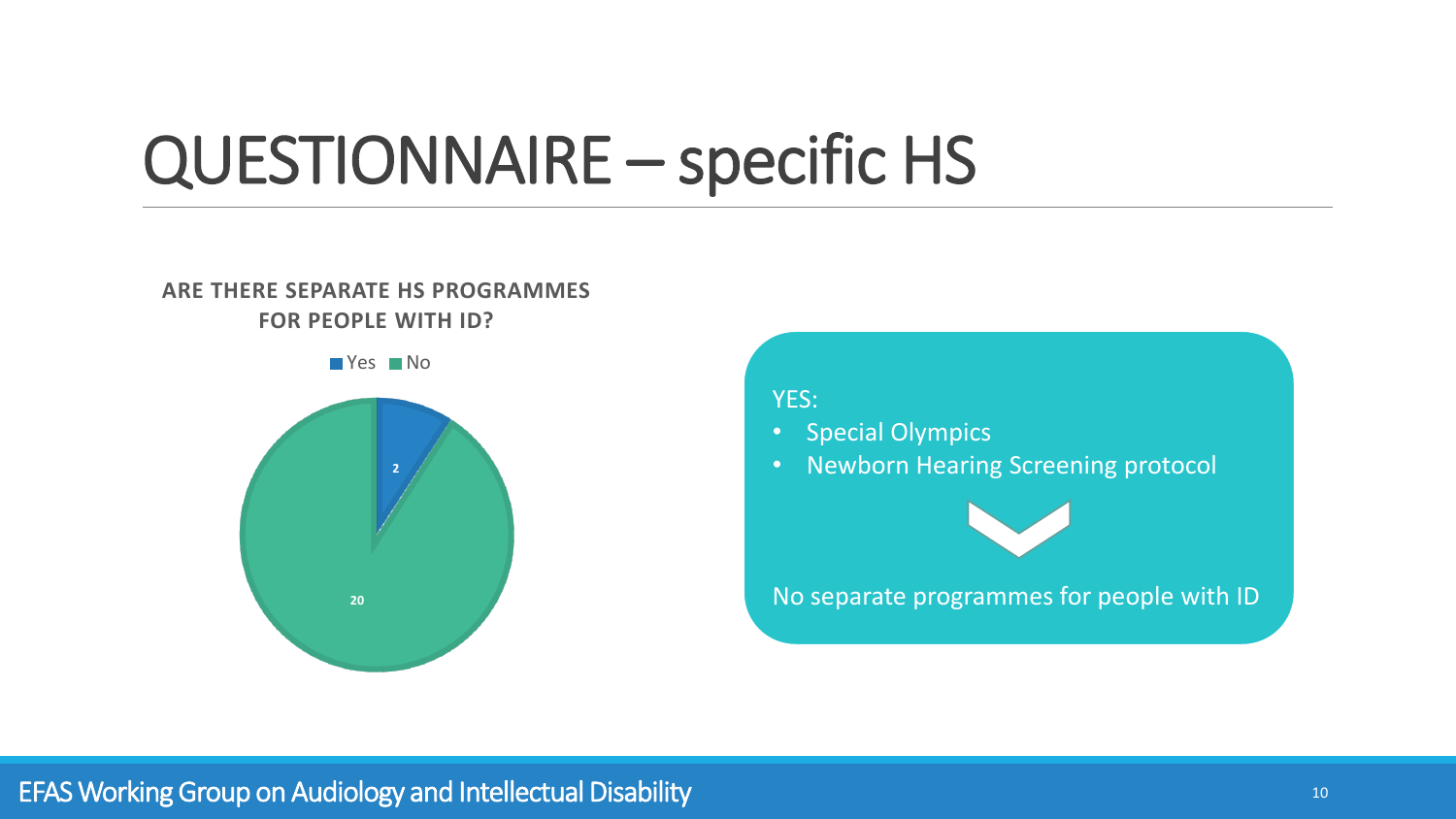### QUESTIONNAIRE – need for specific HS?

#### **POTENTIAL BARRIERS TO IMPLEMENTING HS FOR PEOPLE WITH ID**

#### **DO YOU THINK THAT SPECIFIC HS FOR INDIVIDUALS WITH ID ARE NECESSARY?**





No: • Considered only newborn hearing screening

#### EFAS Working Group on Audiology and Intellectual Disability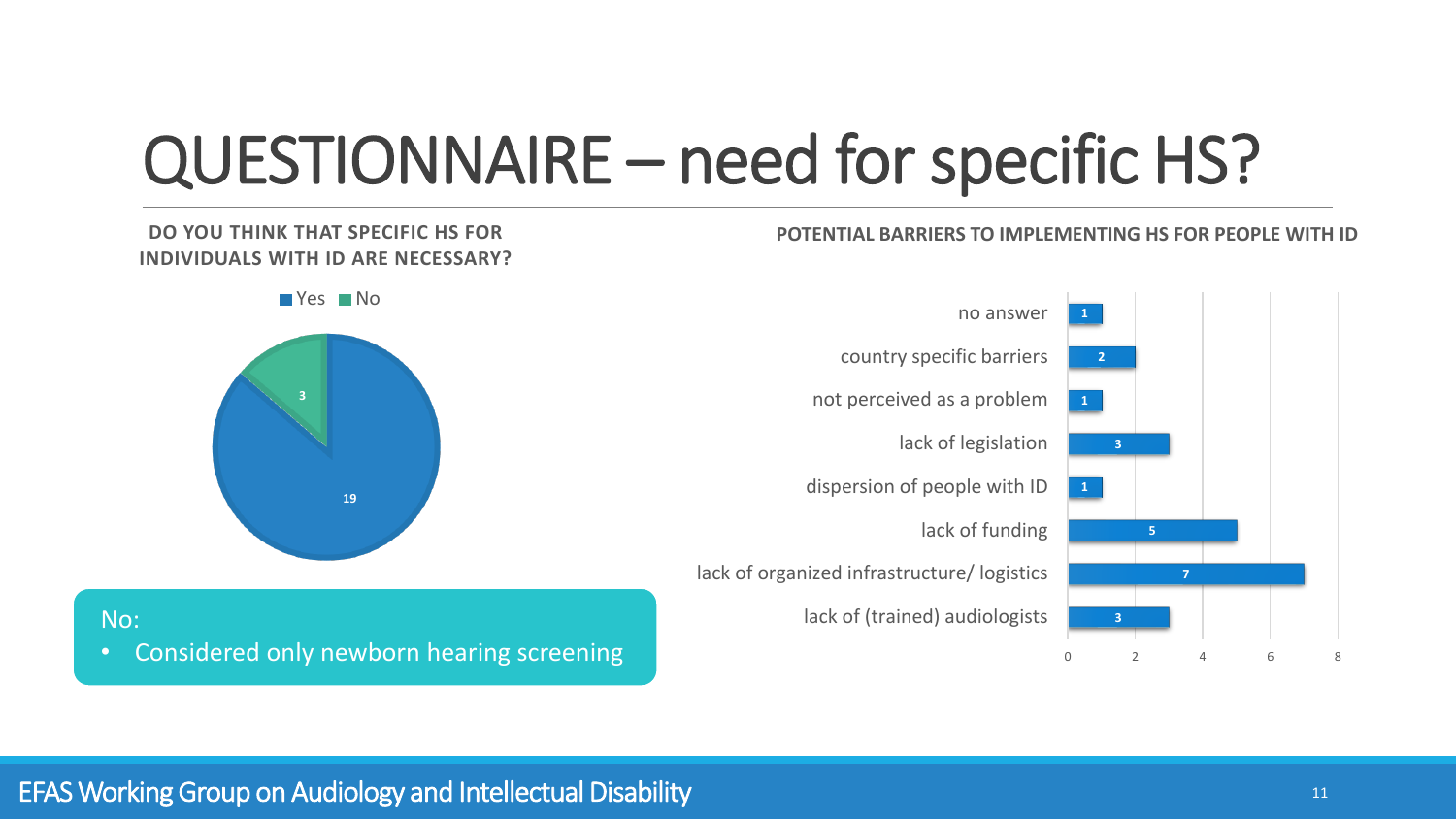### QUESTIONNAIRE – need for specific HS?

#### **CURRENT/PAST HS INICIATIVES SPECIFICALLY FOR PEOPLE WITH ID IN YOUR COUNTRY**

**TYes No** 

**8 14** YES: • Special Olympics

#### **ARE THERE ANY AUDIOLOGICAL/ENT GUIDELINES/PUBLICATIONS IN YOUR COUNTRY**

**No**Yes No

**6**

**16**

EFAS WorkingGroup on Audiology and IntellectualDisability <sup>12</sup>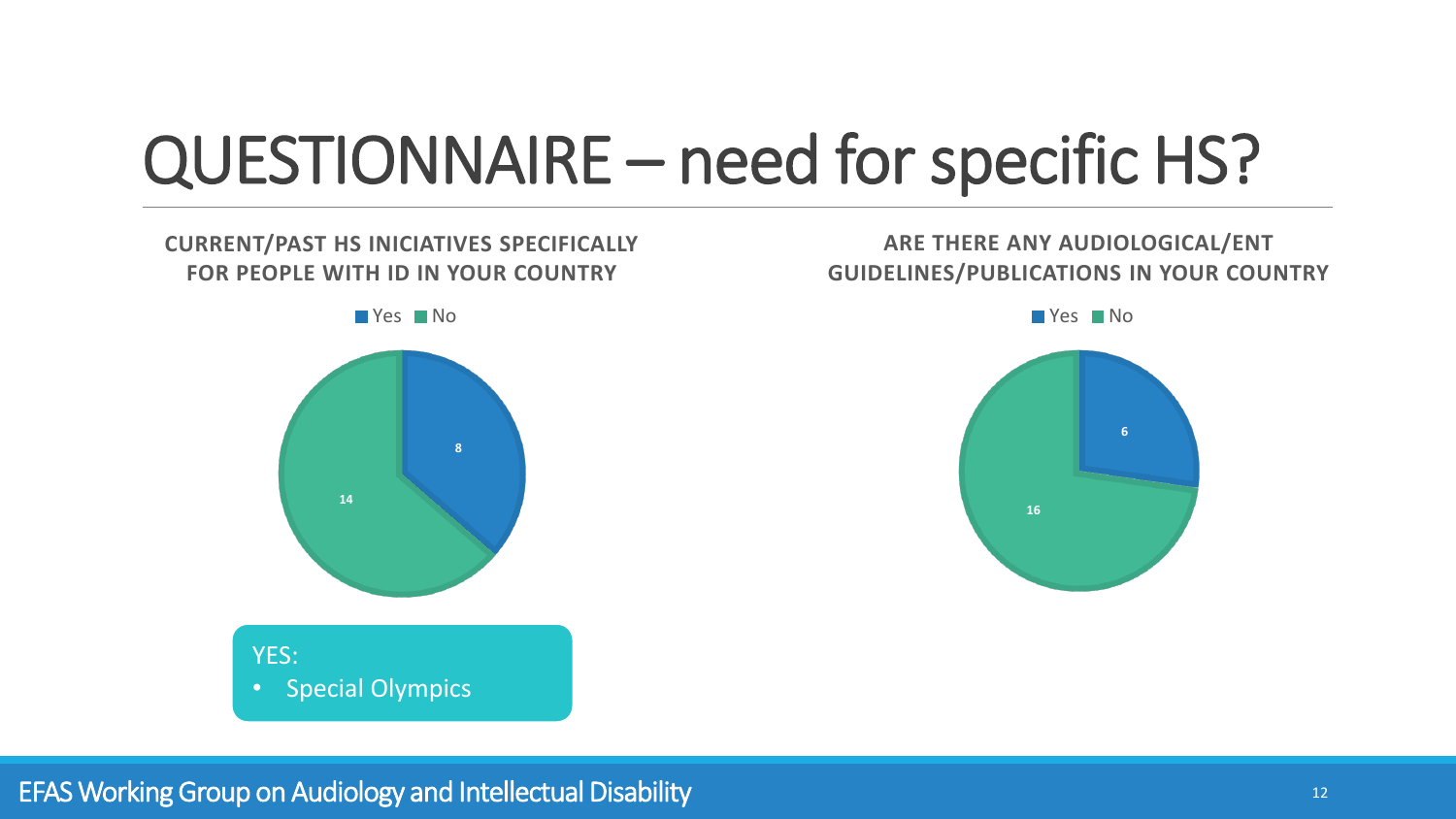### SOME CONCLUSIONS

o Many countries perform newborn/school-age hearing screening

- High risk protocol includes babies with ID
- o Major focus on newborn/children HS
- o No reference to adult HS
- o No specific HS for people with ID however professionals consider it is needed